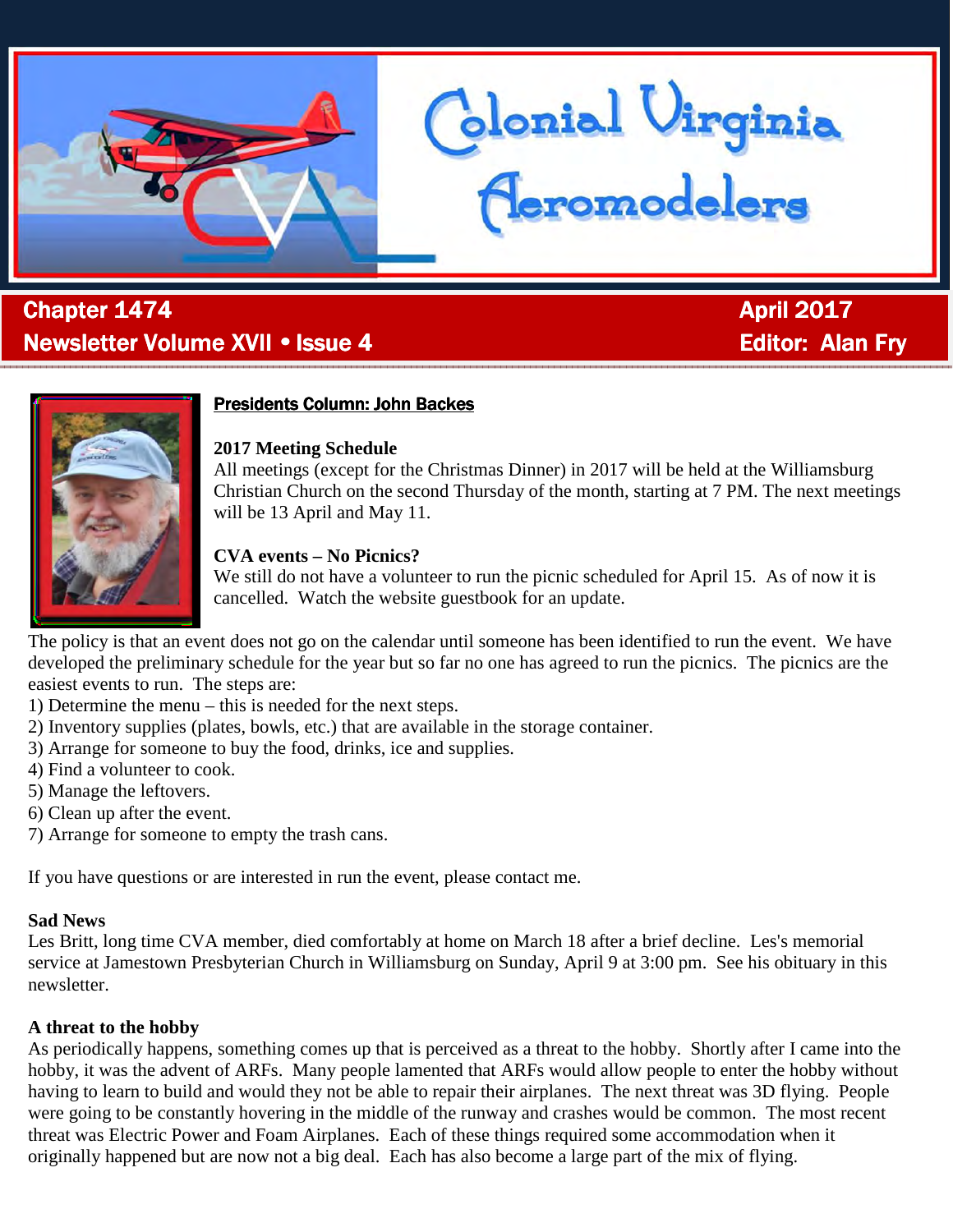The latest thing that is perceived as a threat are drones. The problem is that everything with multirotors is considered a drone. The GPS enabled, stabilized camera drone required basically no skill to fly and are probably responsible for people doing dumb things that resulted in the FAA rules. Another class of drones is the FPV (First Person View) racing drones. These are much smaller than the camera drones and do not have any of the GPS capability and require much more skill to fly. Drones in general have a very large amount of interest and almost every request on the club that I have received recently has been about drones. We need to be able to incorporate drone flying as part of our overall activities. It might require a few more rules but it definitely is the area where growth in RC is currently happening.

Hanover RC has made an agreement to rent additional land and establish a dedicated FPV racing area. Their membership increased from 55 to 70 in the first month that his happened. I am not proposing that we do that at this time but wanted to illustrate that welcoming drones could have a big impact on club membership.

**Contact Me**  Phone: 757-876-1241 Email: jb753@cox.net Address: 8630 Diascund Road, Lanexa, Va. 23089



## Secretary's Report: Winston Shepherd Jr.

CVA Meeting Minutes 03-09-17

Winston Shepherd Jr.: Notes via Gary Clifford

The March 9th meeting, held at the Williamsburg Christian church, was called to order by the President at 7:02pm with 12 members present. The President announced the minutes of the February meeting that were published in the corresponding newsletter. Motion to accept

minutes as published passed unanimously.

**Treasurer's Report**: Jon Persons

Operating budget and mower fund numbers reported.

**Site Improvements:** Tom Treese

Tom cut the grass on the runway. The rest of the field does not need mowing yet.

**Activities**: Joe Musika

1. Hanover Swap Meet will be April 1st and be outdoors this year. April 2nd rain date

2. NNPRC Frost Bite Fun Fly – March 11th

3. April 15th – Spring Picnic No one to run this event. Event will be cancelled if we do not get a volunteer to coordinate.

| <b>Safety: Cliff Casey</b> | <b>Training: Alan Fry</b> | <b>Club Promotion:</b> |
|----------------------------|---------------------------|------------------------|
| Nothing to report.         | Nothing to report.        | Nothing to report.     |

### **Old Business:**

At the February meeting a motion was made and passed to have the membership vote via email and in person at the March meeting on a shelter expansion. The proposal suggests a 12' extension on each end of the existing shelter. Projected cost to be \$3,884. The email votes as well as the votes casted in person were counted. The motion passed with 26 yes and 4 no votes.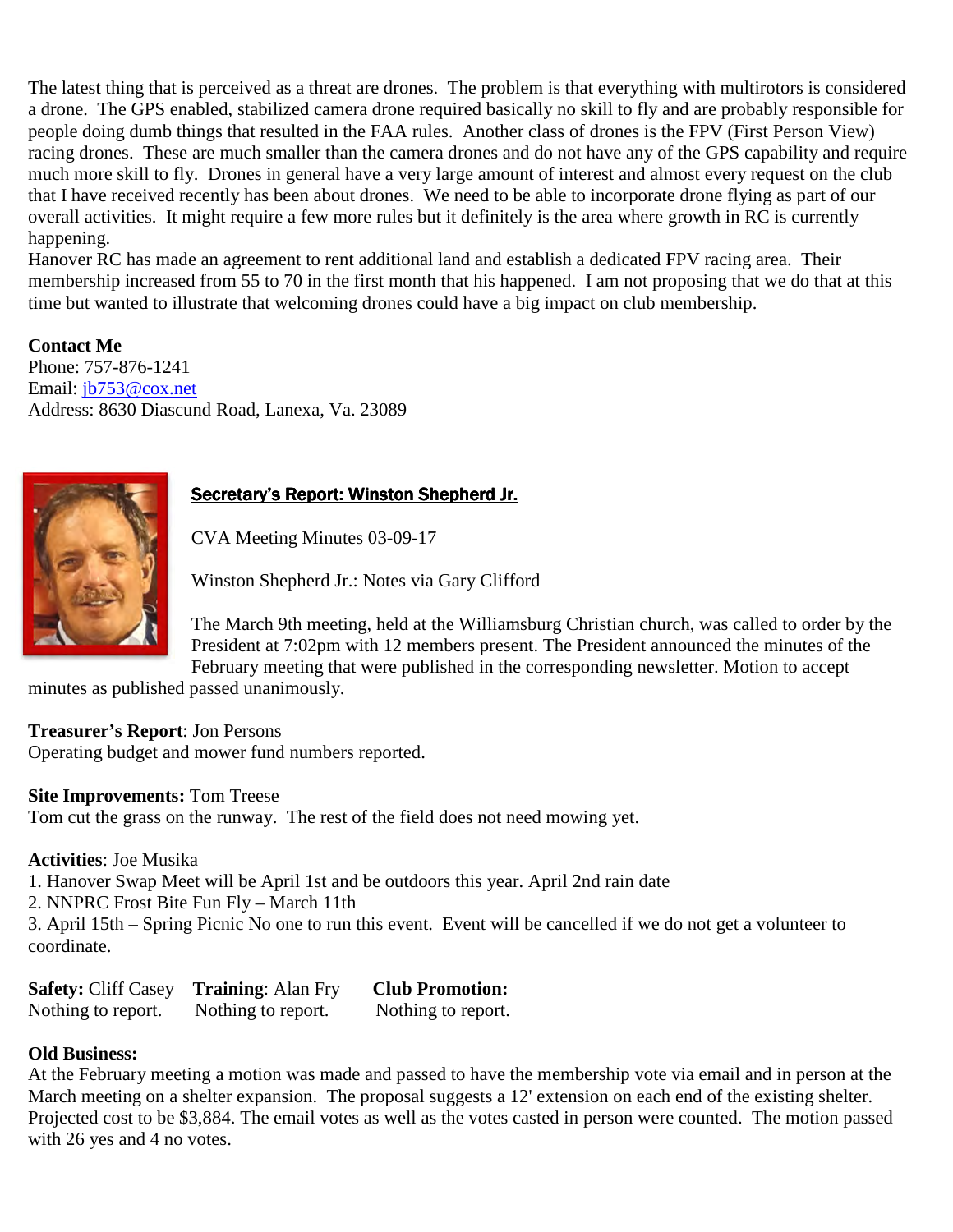## **New Business:**

No new business.

#### **Show & Tell:**

Avery Hensley showed his new Nutball that was made from a Lazer Toyz kit. John Backes discussed the use of a "Smoke Stopper" when setting up a new electric plane or quad. The idea is to put an auto tail light bulb in the positive wire between the battery and the ESC. If there is a short or other problem, the light bulb will limit the current and prevent damage. Go to Google and search for "RC Smoke Stopper". There are many articles and videos.

Motion made and passed to conclude meeting.



## **Activities: Joe Musika**

March has faded into history and April is upon us once again. Our spring picnic is cancelled since no-one will take on the responsibilities for it. Further, there will be no fall picnic if no one volunteers to run it.

Since we have other events on the calendar, we'll need volunteers for those events, too.

The first event will be in May. "Electrics over Williamsburg" on May 20 and our first event of this year. Electrics over Williamsburg is a sanctioned event!

Finally, we are in the middle of renovating our picnic shelter. We can use VOLUNTEERS to perform the work, so come down (as they say!).......



## **Training: Alan Fry**

This month's website of the month is called B & H Photo Video. B & H is an online electronics store with an emphasis in photography and video. Further, they carry an extensive line of photography based drones/ quadcopters. Finally, be sure to see this month's training column for an outstanding article from B  $\&$  H. Here is the link to their website home page:

https://www.bhphotovideo.com/

**Do you have a favorite website? If so, let me know and I will put it in the newsletter. Favorite online store, how to build, how to fly, etc- send me the link! My email address:** 

### AlanWFEmail-CVA@yahoo.com

### **Training Column**

I got the idea for this month's training column from B & H Photo Video (See this month's Website of the Month). B & H posted an article on their website called **"24 Tips on How to Photograph Air Shows"**. All I can say is WOW!!! The article contains plenty of wonderful photos (a lot of them of the Blue Angels) and some really good photography tips. I highly recommend you take a look. Here is the link:

24 Tips on How to Photograph Air Shows

Alan Fry Training Coordinator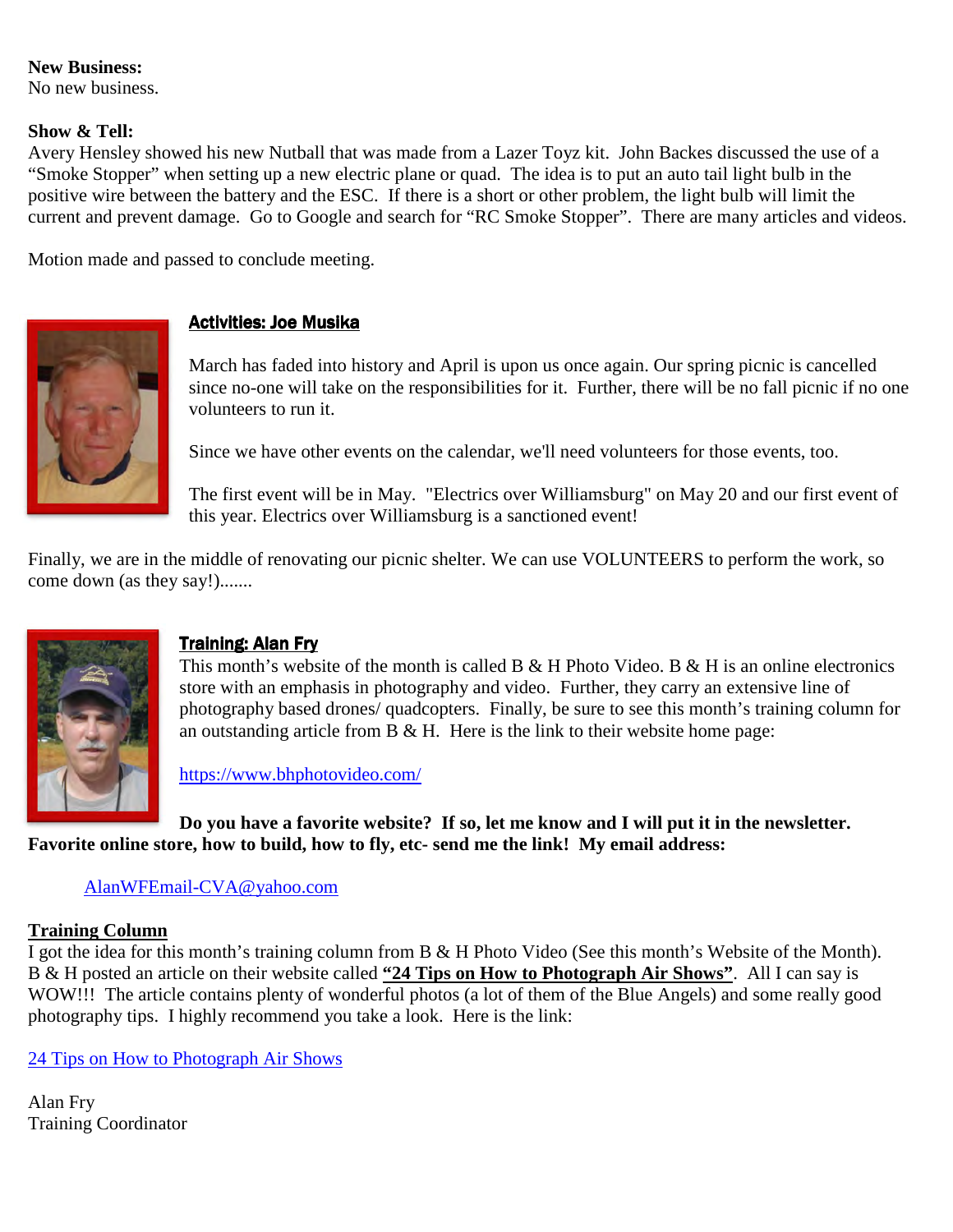#### **Charles Leslie "Les" Britt, Jr.**



Williamsburg VA—Charles Leslie "Les" Britt, Jr., 86, died comfortably at home on March 18 after a brief decline. Born in Goldsboro, NC, on July 22, 1930, he was the only child of Charles Leslie Britt, Sr., and Martha Lee Borden Britt. He received his undergraduate, masters and doctoral degrees in electrical engineering from North Carolina State University.

Les served in Korea in the U.S. Army Signal Corps in 1952-53. then went to work for General Electric, where he oversaw the payload of the first successful Atlas missile launch at Cape Canaveral. In 1962, he joined the Research Triangle Institute in North Carolina, where he researched and designed radar techniques, electronic systems, and large computer applications. His analysis of aircraft collision hazards at the Atlanta terminal area won the 1971 IEEE M. Barry Carlton award.

In 1979, Les founded the RTI Virginia Office, and worked with NASA, the FAA, and manufacturers to develop, test, and certify the lifesaving airborne wind shear radar detection system that is now required for all U.S. commercial aircraft. He received many awards for this work, including a 1994 Laurels award from Aviation Week & Space Technology, and the NASA-Langley Research Center Guidance and Control Division's 1990 Best Paper award. In November 2016, he was inducted into the North Carolina State University Department of Electrical and Computer Engineering Alumni Hall of Fame.

Les was a loving husband, father, grandfather, and great-grandfather who was exceedingly proud of his talented and accomplished family. His many interests included flying, sailing, bicycling, model aviation, astronomy, photography, amateur radio, world traveling, and particle physics. He was an Elder at Jamestown Presbyterian Church. Les treasured every friend and neighbor, especially his buddies in the Goldsboro breakfast group, Colonial Virginia Aeromodelers, and NASA retirees poker group. He wrote a memoir for his children, "Memories of My Dog Spot and Other Stories," in 2015, updated in January 2017.

Survivors include his wife of almost 38 years, Julia B. "Julie" Leverenz; sons Charles Leslie Britt III (Sherri) and Charles Edward Britt (Rosemary) of Wilmington NC; daughter Eugenia Britt Quackenbush (Michael) of Chapel Hill NC; granddaughter Jessica Britt Edwards (Tanner) of High Point NC; great-granddaughter Everly Marie Edwards of High Point; cousins Sally Borden Worrell (George Anthony) of Morehead City NC and Thomas Cox Borden (Sara Frances) of Raleigh NC; and former wife Gene Overbeck Britt of Southport NC.

A memorial service will be held at Jamestown Presbyterian Church, Williamsburg, on Sunday, April 9, at 3:00 p.m. Inurnment at First Presbyterian Church of Goldsboro NC, will be at a later date. In lieu of flowers, memorial contributions may be made to Jamestown Presbyterian Church, 3287 Ironbound Road, Williamsburg VA 23188, or The Salvation Army, 151 Kristiansand Dr. #109, Williamsburg VA 23188.